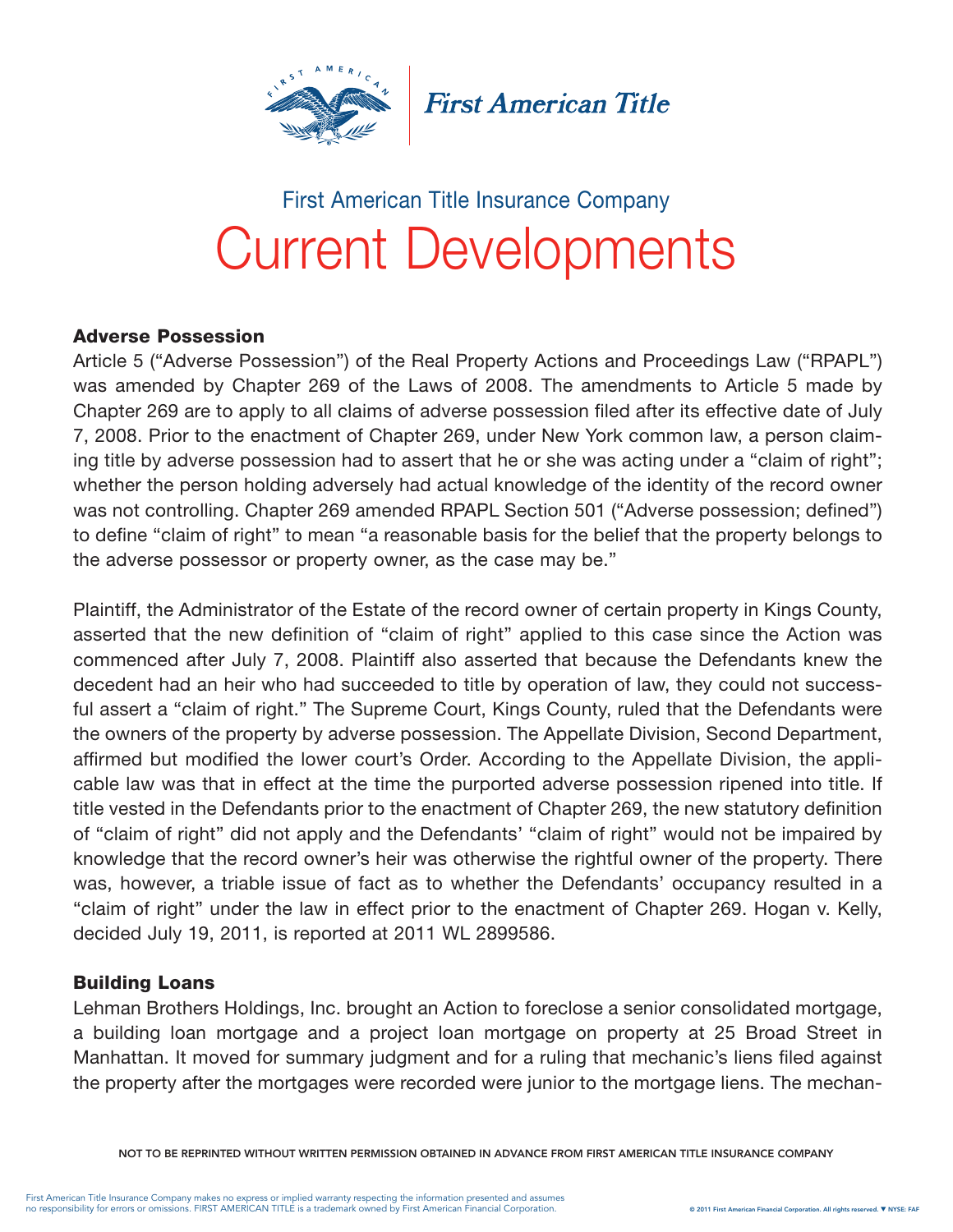ic's lienors moved for summary judgment, claiming priority over the liens of the mortgages. The Supreme Court, New York County, granted the motion for summary judgment declaring that the senior mortgage had priority, allowing the Plaintiff to foreclose, and appointed a referee to compute. The Court also held that the senior consolidated mortgage and the building loan mortgage had priority over the mechanic's liens.

The mechanic's lienors were, however, granted summary judgment as to their claims of priority over the project loan mortgage. Notwithstanding Plaintiff's assertion that the proceeds of the project loan mortgage were not to be used for the cost of an improvement under the Lien Law, the Court found that the project loan mortgage "is really a building loan contract." "Even if not labeled a building loan contract, the Project Mortgage can still be denominated as a building loan contract if it meets the Lien Law's requirements of a building loan...There can be no dispute that the Project Loan Agreement provides for loan payments, in consideration of making improvements to the property, as that term is used under the Lien Law. Accordingly, the Project Loan Agreement is a building loan contract, and, because it was not filed with the New York County Clerk, the Project Mortgage is subordinate to the mechanic's liens." Lehman Brothers Holdings, Inc. v. 25 Broad, LLC, decided June 13, 2011, is posted at http://www.courts.state.ny.us/reporter/pdfs/2011/2011\_31931.pdf.

# Contracts of Sale

The Supreme Court, New York County, held that a contract to purchase two commercial condominium units for \$3,000,000 less than their fair market value, entered into by the former developers of the building who had been removed from control, was unenforceable since the contract vendee had a unilateral, unrestricted right to cancel the contract. According to the Court, "[u]nder New York law, agreements that are illusory and lack mutuality of obligation are unenforceable. 'There is no mutuality of obligation where one party can terminate his promise at will.'" (Citation omitted) Cari, LLC v. 415 Greenwich Fee Owner, LLC, Index No. 650690/10, was decided on June 14, 2011.

# **Corporations**

Plaintiff-lessor's predecessor in interest and Defendant Easy Street, Inc. entered into three leases in 1994 for space in the Plaintiff's building. An Extension Agreement, signed by Defendant Jean-Marc Flack as President of Defendant Easy Street, Inc. was executed in 2003 and an Additional Space Agreement was executed by Defendant Karen Erickson as President of Easy Street, Inc. in 2005. Easy Street, Inc. was, however, dissolved by proclamation in 1999, and it was not reinstated. In an Action for rent alleged to be due and owing, the Plaintiff's motion for summary judgment was granted by the Supreme Court, New York County, as to Defendants Easy Street, Inc., Jean-Marc Flack and Karen Erickson. Although Flack and Erickson signed the Extension Agreement and the Additional Space Agreement in their representative capacities, they acted on behalf of a dissolved corporation and the agreements were not necessary to the winding up of the corporation's affairs. "Defendants purported lack of knowledge that the company was dissolved at the time they signed the leases does not diminish their liability." 498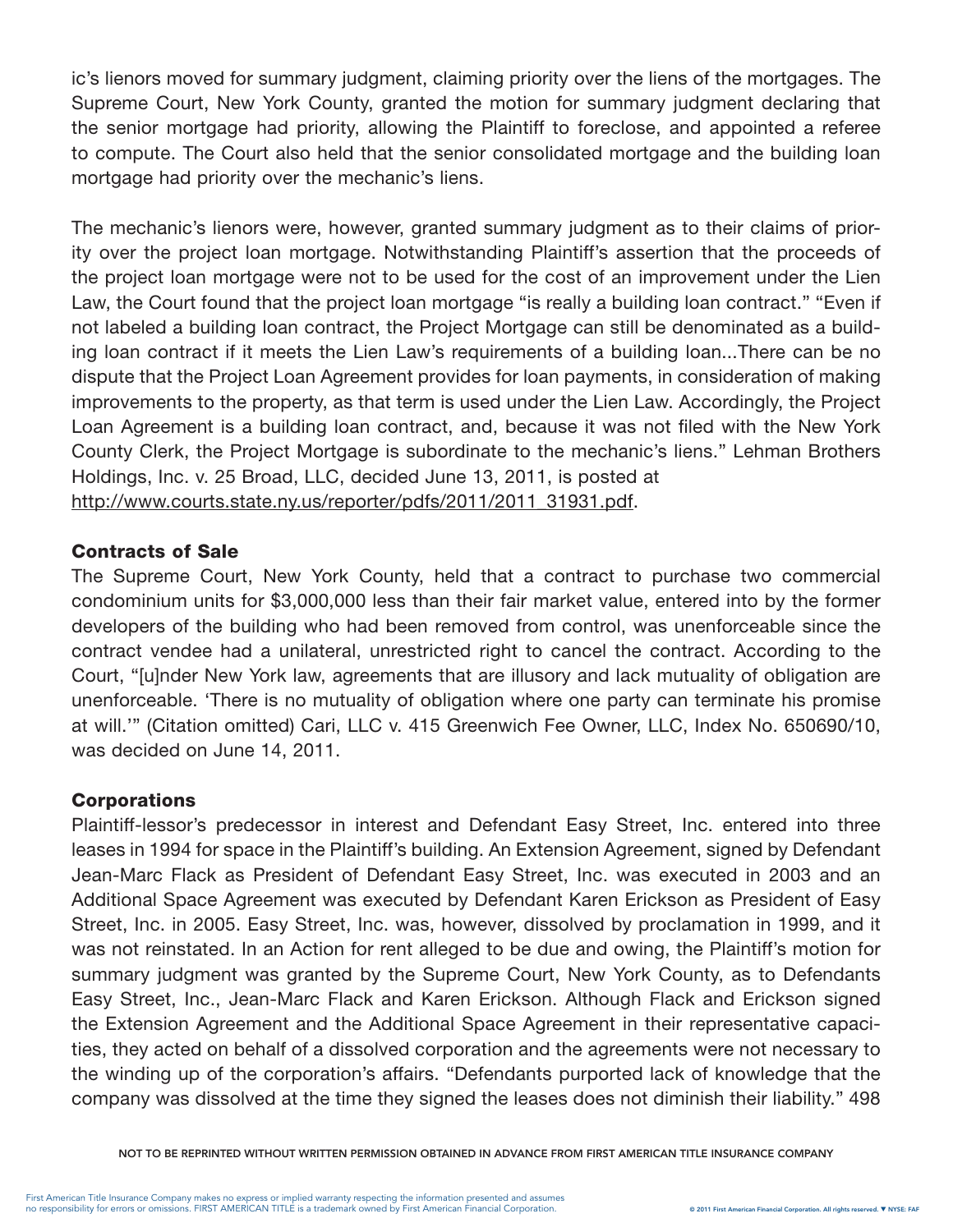Seventh Avenue, LLC v. Easy Street, Inc., decided August 5, 2011, is posted at http://www.courts.state.ny.us/reporter/pdfs/2011/2011\_32252.pdf.

# Electronic Recording/RP-5217

The Office of Real Property Tax Services, New York State Department of Taxation and Finance, has announced a pilot project for the online preparation of the Real Property Transfer Report submitted with each deed, commonly known as Form RP-5217. New online Form RP-5217-PDF is "a one part fill-in form containing a 2D barcode" which, when completed, "may be saved and shared electronically."

The counties in the pilot project are Cortland, Erie, Essex, Orange, Onondaga and Tompkins. According to RP-5217-N ("Pilot project introducing an online Real Property Transfer Report"), "[t]here will be a transition period during which participating counties will accept both the old four-part form and the new one-part form. Eventually [within three to six months of the startup of the pilot program], the counties will phase out the four-part form, and will only accept forms that are in the one-part 2D barcode format." See http://www.orps.state.ny.us/rp5217/rp5217n.pdf.

# **Estates**

Under Estates, Powers and Trusts Law ("EPTL"), Section 5-3.2 ("Revocatory effect of birth of child after execution of will"), "[w]henever a testator has a child born after the execution of a last will, and dies leaving the after-born child unprovided for by any settlement, and neither provided for nor in any way mentioned in the will, every such child shall succeed to a portion of the testator's estate as herein provided." According to the Appellate Division, Second Department in Matter of Gilmore, under the ruling in Bourne v. Dorney (171 N.Y.S. 2d, aff'd 227 N.Y. 641) applying EPTL Section 5-3.2, children adopted in New York are considered born to a testator at the time of adoption.

Petitioners claimed that they were nonmarital, biological children of the deceased, whom he became aware of after he executed his will. They contended that Section 5-3.2 should be extended to protect so-called "after-known" children and they should be entitled to inherit as after-born children. According to the Appellate Division, affirming the ruling of the Supreme Court, Nassau County, which held that the Petitioners did not have any rights under Section 5-3.2, "there is no indication that the Legislature intended that nonmarital children, born prior to the execution of a will, are to be considered after-born children pursuant to EPTL Section 5-3.2 and, thus, are entitled to succeed to a portion of a testator's estate." Matter of Gilmore, decided June 14, 2011, is reported at 925 N.Y.S. 2d 567.

# Fraudulent Conveyances

The United States District Court for the Eastern District of New York, confirming its ruling in a related but unreported decision, held that the United States Government can pursue restitution under state law, including state laws permitting the voiding of fraudulent transfers, without being subject to otherwise applicable state law statutes of limitation. The Plaintiff's husband, having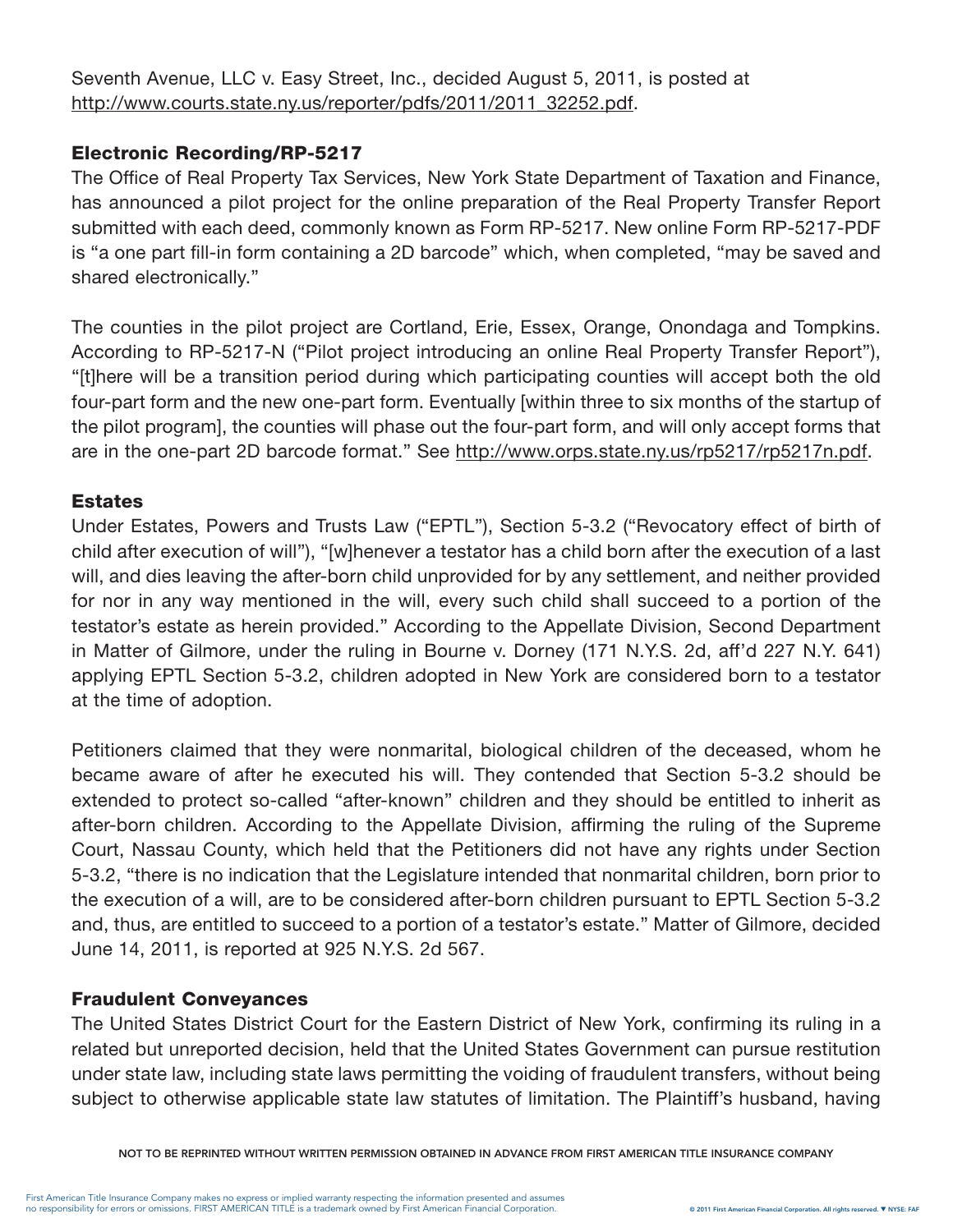pleaded guilty to conspiracy to commit money laundering, was ordered by the Court to pay restitution; the United States was examining his 1990 no consideration transfer of real property to his wife. In an Action to quiet title to proceeds received from the wife's sale of the property, the Court granted the Government's motion to dismiss for the failure to state a claim without prejudice to the Plaintiff's right, within twenty days of the Order, to amend her complaint to assert an action to quiet title on grounds unrelated to statutes of limitations. Ceparano v. United States, decided July 21, 2011, is reported at 2011 WL 2909308.

#### Insurance Law, Section 6409

On June 21, 2011, the New York State Insurance Department's Office of General Counsel issued its Opinion (OGC Op. No. 11-06-05), "Real Estate Broker Marketing Arrangements with Title Insurance Agents." The Opinion responded to the following question: "May a real estate broker provide to a title insurance agent marketing services and be paid, at a market rate, a fee for actual services rendered?" "Yes", according to the Department, "[a]s long as the real estate broker and the title insurance agent are not affiliated entities, and there is no quid pro quo or any other arrangement that would violate N.Y. Ins. Law Section 6409 (d) or any other provisions of the Insurance Law, the real estate broker may provide to a title insurance agent the marketing services that are set forth in the facts [in this Opinion], and be paid, at a market rate, a fee for actual services rendered."

Under Insurance Law Section 6409(d) ("commissions and rebate prohibited"):

No title insurance corporation or any other person acting for or on behalf of it, shall make any rebate of any portion of the fee, premium or charge made, or pay or give to any applicant for insurance, or to any person, firm, or corporation acting as agent, representative, attorney, or employee of the owner, lessee, mortgagee or the prospective owner, lessee, or mortgagee of the real property or any interest therein, either directly or indirectly, any commission, any part of its fees or charges, or any other consideration or valuable thing, as an inducement for, or as compensation for, any title insurance business. Any person or entity who accepts or receives such a commission or rebate shall be subject to a penalty equal to the greater of one thousand dollars or five times the amount thereof."

The Opinion is posted at http://www.ins.state.ny.us/ogco2011/rg110605.htm.

#### Mechanic's Liens/Condominiums

Under Real Property Law Section 339-l ("Liens against common elements"), a mechanic's lien which, in addition to being filed against condominium units owned by the party alleged to be liable to the mechanic, is filed against condominium units owned by others is an invalid "blanket lien" for not properly identifying the property subject to the lien, as required by Lien Law Section 19 ("Contents of notice of lien"). Three notices of mechanic's liens were filed by a mechanic against tax lots for condominium units owned by the sponsor of a condominium, against tax lots for condominium units conveyed by the sponsor before the liens were filed, and against the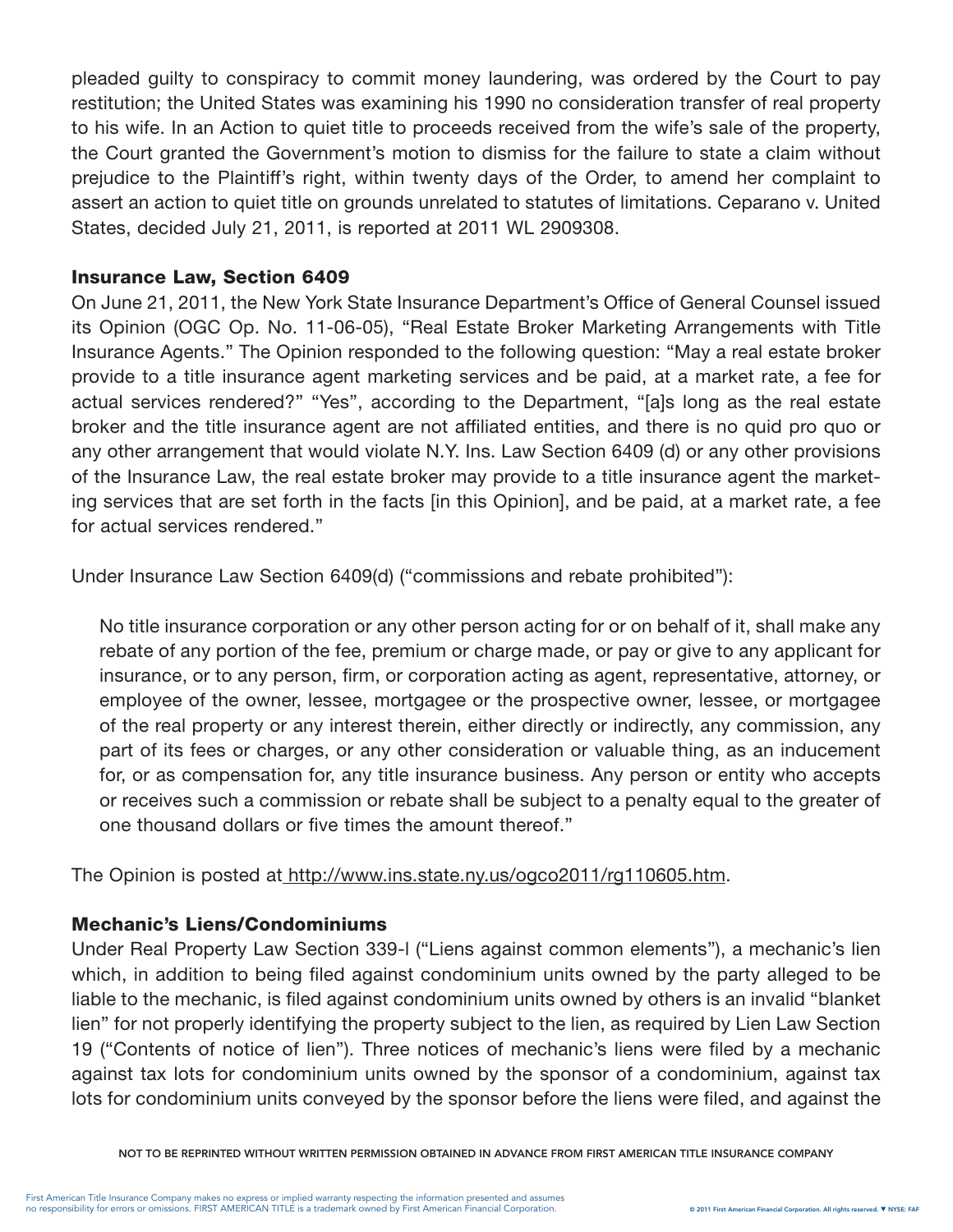tax lot (the "base lot") for the property before the recording of the Declaration of Condominium. The Sponsor-Petitioner moved to discharge the mechanic's liens for being blanket liens; the mechanic's lienor cross-moved for amendment of the liens, nunc pro tunc, under Lien Law Section 12-a ("Amendment").

The Supreme Court, Kings County, granted the cross-motion. Although the lien was filed against the base lot and against units that had been previously conveyed by the Sponsor, the mechanic's liens sufficiently identified the property subject to the liens. Therefore, the Court directed the Respondent-mechanic's lienor to file, within ten days of the Court's Order, amended mechanic's liens without reference to the base lot or to the units conveyed by the Sponsor before the liens were filed, including units conveyed as to which the deeds were recorded after the liens were filed. The amendment of the liens did not prejudice any existing lienor or purchaser in good faith. Matter of Myrtle Owner LLC, decided July 22, 2011, is reported at 2011 WL 2991778.

## Mortgage Foreclosures

In an action to foreclose a mortgage on property in Kings County Supreme Court, Justice Kramer held that the parties to a foreclosure are required during settlement conferences "to negotiate in good faith towards creation of a mutually satisfactory modification agreement." Finding that the Plaintiff did not act in good faith, the Court stayed the foreclosure "until such time as the plaintiff moves the Court to resume negotiations in good faith." In addition, due to delay which the Court found was attributable to the Plaintiff, the Court sanctioned the Plaintiff's attorney 50% of the interest due to the Plaintiff from April 23, 2009, the date of the first HAMP [Home Affordable Modification Program] conference, until June 3, 2011, the date on which the parties appeared before the Court. The Defendant was ordered to pay \$3,000 per month to the County Clerk until the stay was lifted or the mortgage was repaid. Deutsche Bank Trust Company of America, as Trustee v. Davis, decided June 29, 2011, is reported at 2011 WL 2640795.

#### Mortgage Foreclosures

A limited liability company, a Defendant in a mortgage foreclosure, moved to enjoin the Plaintiff from causing the property to be sold at auction and to vacate the judgment of foreclosure and sale. It claimed improper service of process and that its default in appearing and answering was excusable. The Supreme Court, Queens County, denied the motion.

Under Civil Practice Law and Rules ("CPLR"), Section 5015 ("Relief from judgment or order"), the court which rendered a judgment may relieve a party from it on grounds of "excusable default" on a motion "made within one year after service of a copy of the judgment or order with written notice of its entry upon the moving party." Service upon the Defendant limited liability company was made by delivery of the summons and complaint to New York's Secretary of State as provided in Limited Liability Company Law Section 303 ("Service of process on limited liability companies"). The Court held that the failure of the Defendant to maintain a current address on file with the Secretary of State does not constitute a "reasonable excuse" under CPLR Section 5015.

NOT TO BE REPRINTED WITHOUT WRITTEN PERMISSION OBTAINED IN ADVANCE FROM FIRST AMERICAN TITLE INSURANCE COMPANY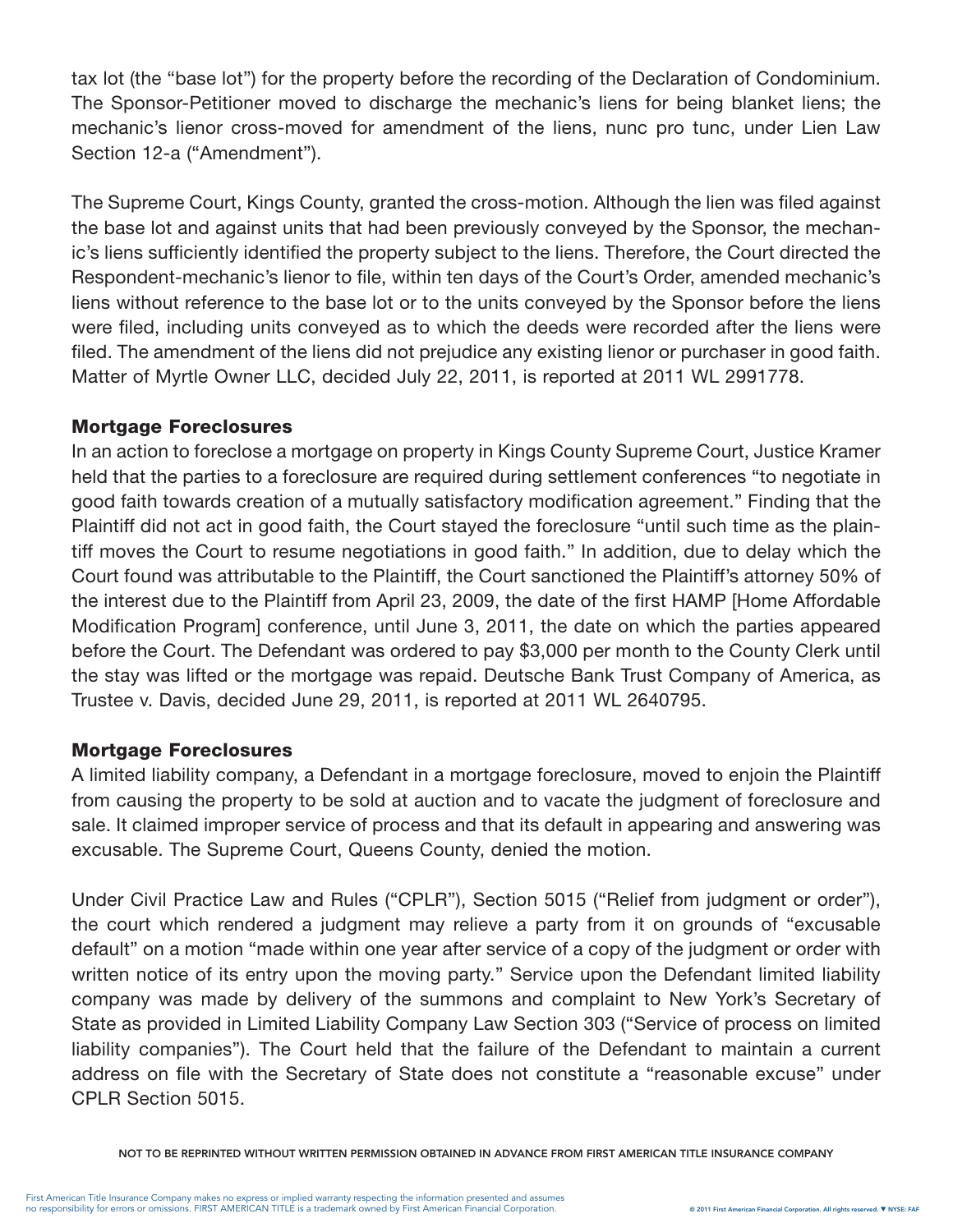Under CPLR Section 317 ["Defense by person to whom summons not personally served"], "[a] person served with a summons other than by personal delivery to him or his agent for service under Rule 318 ["Designation of agent for service"]...who does not appear may be allowed to defend the action within one year after he obtains knowledge of entry of the judgment, but in no event more than five years after such entry, upon a finding of the court that he did not personally receive notice of the summons in time to defend and has a meritorious defense." Although service on the limited liability company through delivery of process on the Secretary of State was not "personal delivery" under Rule 318, the Court held that the Defendant did not demonstrate it had a meritorious defense. 101-19 37th Avenue, LLC v. R&L Equity Holding LLC, decided June 21, 2011, is posted at

http://www.courts.state.ny.us/reporter/pdfs/2011/2011\_31663.pdf.

## Mortgage Foreclosures

A note was executed to American Brokers Conduit and a mortgage to secure that note was made to MERS as its nominee. The complaint, in an Action to foreclose the mortgage brought by Deutsche Bank National Trust Company, as Trustee, alleged that the Plaintiff was assigned the note and mortgage and was "in possession of the original note with proper endorsement and/or allonge and is therefore, the holder of both the note and mortgage, which passes as incident to the note."

The defendant defaulted in answering and his time to answer or to appear expired. However, one year after entry of an Order appointing the Referee, the Defendant moved to vacate his default and for the dismissal of the Action due to a lack of jurisdiction over him. The Supreme Court, Suffolk County, denied the motion, finding that the Defendant's general denial of service was insufficient to rebut the process server's affidavit of service. Further, any claim that the Plaintiff lacked standing to sue was waived by the Defendant's failure to answer or to assert a pre-answer motion to dismiss.

Although the Court found that the note was endorsed by American Brokers Conduit to the Plaintiff, it also discussed the authority of MERS to assign a mortgage as nominee for the holder of the note. According to the Court, "[t]he concept of nominees appearing in the land records on behalf of the true owner has long been recognized...Therefore, while the use of a nominee as the equivalent of an agent for the lender is not unusual, what is unusual is the extent various courts will go to limit the contractual role of MERS as a nominee." Deutsche Bank National Trust Company, as Trustee v. Pietranico, decided July 27, 2011, is reported at 2011 WL 3198834.

#### Mortgage Foreclosures

Ann Zweig was the successful bidder at a foreclosure sale held on September 12, 2007. The closing was scheduled for October 12, 2007. Before the closing date, litigation ensued between the foreclosing mortgagee and the holder of another mortgage, which litigation concluded with a decision by the Appellate Division, First Department in November 2010. Ms. Zweig commenced an Action seeking to be removed from her obligation to complete the purchase or, alternatively,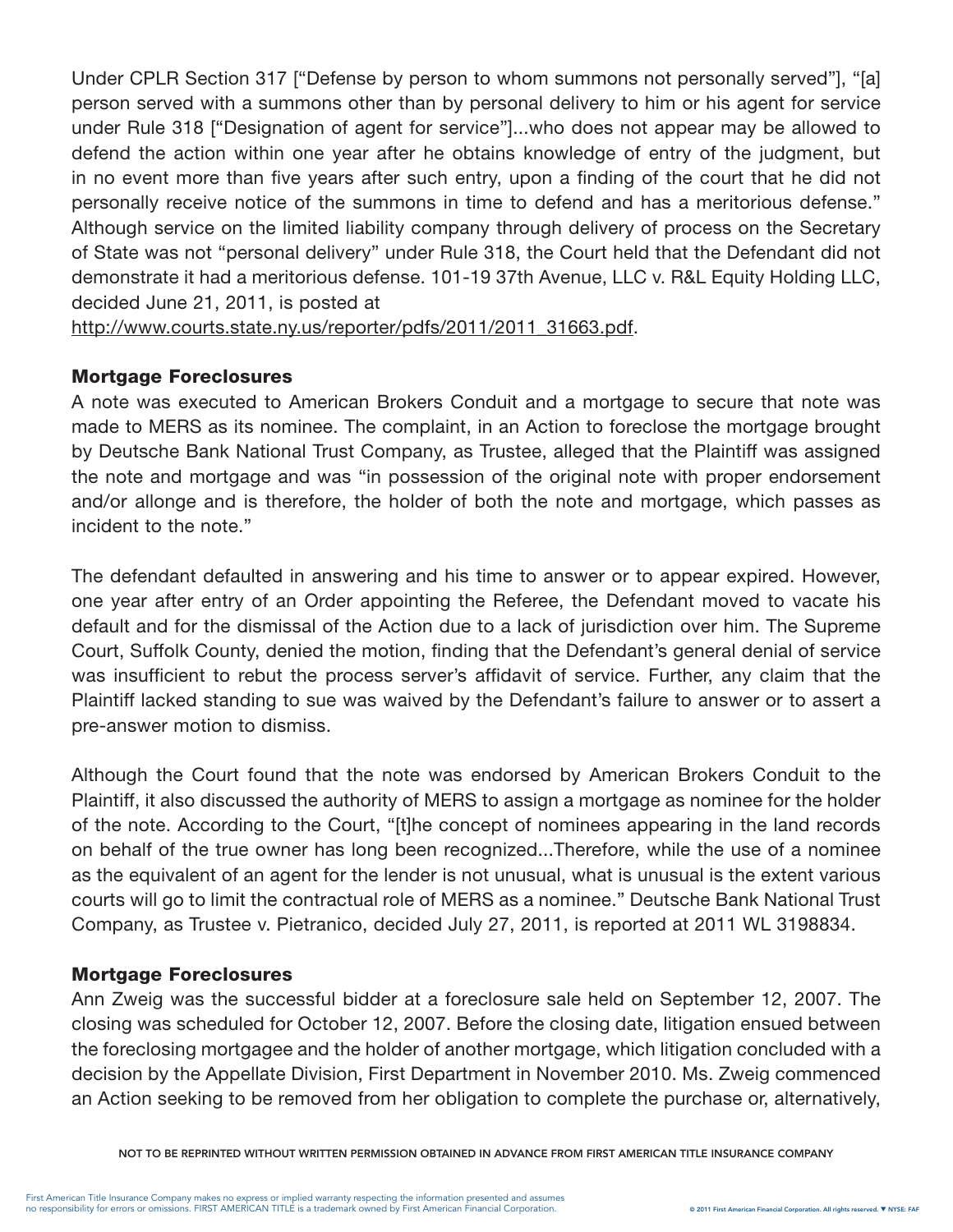for an Order to be issued directing the refund of her deposit. The Supreme Court, New York County, dismissed the complaint and granted the foreclosing mortgagee's motion for summary judgment. Under the terms of sale, the Plaintiff, as the successful bidder, was subject to any appeal of the judgment of foreclosure and sale and she assumed "all risk of loss or damage to the premises from the date of auction until the date of closing and thereafter." According to the Court, "[t]he intervening litigation and appeal that ensued were foreseeable events well within the risks Zweig undertook when she bought the property." Zweig v. Tolchin, decided May 16, 2011, is reported at 2011 WL 2534866.

## Mortgage Recording Tax/New York State Transfer Tax

New York State's Department of Taxation and Finance has announced that the interest rate to be charged for the period October 1, 2011 – December 31, 2011 on late payments and assessments of mortgage recording tax and the State's Real Estate Transfer Tax will be 7.5% per annum, compounded daily. The interest rate to be paid on refunds of those taxes will be 2% per annum, compounded daily. The interest rates are published at http://www.tax.ny.gov/pay/all/int\_curr.htm.

## Restrictive Covenants

In 1956, a large parcel of land in Hamilton County was conveyed to Antlers of Raquette Lake ("Antlers"). The deed reserved to the grantor a parcel known as the Birch Cottage lot, restricting the use of the Birch Cottage lot to residential use and prohibiting any commercial use. The covenant restricting the use of the Birch Cottage lot was to "run with the land and be binding upon and ensure the benefit of the respective parties hereto, their successors and assigns." Antlers thereafter subdivided its parcel into approximately sixty individual lots which it conveyed by deeds also limiting those lots to residential use.

Owners of certain of those lots, and an association of owners of real property in the hamlet of Raquette Lake, brought an Action seeking to enjoin Antlers and other Defendants from developing the Birch Cottage lot and two contiguous lots for commercial use. The Supreme Court, Hamilton County, found that the lots in question were part of a common scheme of development prohibiting commercial use, and the Court granted the Plaintiffs' motion for summary judgment. The Appellate Division, Third Department, affirmed the ruling of the lower court.

According to the Appellate Division, the covenant restricting the use of the Birch Cottage lot was not a "personal" covenant enforceable only by Antlers; it was a "real" covenant enforceable by subsequent owners of the dominant estate. That deeds in the chain of title to the Birch Cottage lot did not contain the restriction did not establish that the covenant had been extinguished; subsequent grantees of that lot were on notice of the restrictions contained in the original deed. A 2007 agreement purportedly extinguishing the covenant was ineffective as it was not joined in by all of the property owners benefitted by the restriction. Lastly, Antlers' release of its option to purchase the Birch Cottage lot did not release the property from the restrictive covenant. Pepe v. Antlers of Raquette Lake, Inc., decided August 4, 2011, is reported at 2011 WL 3328714.